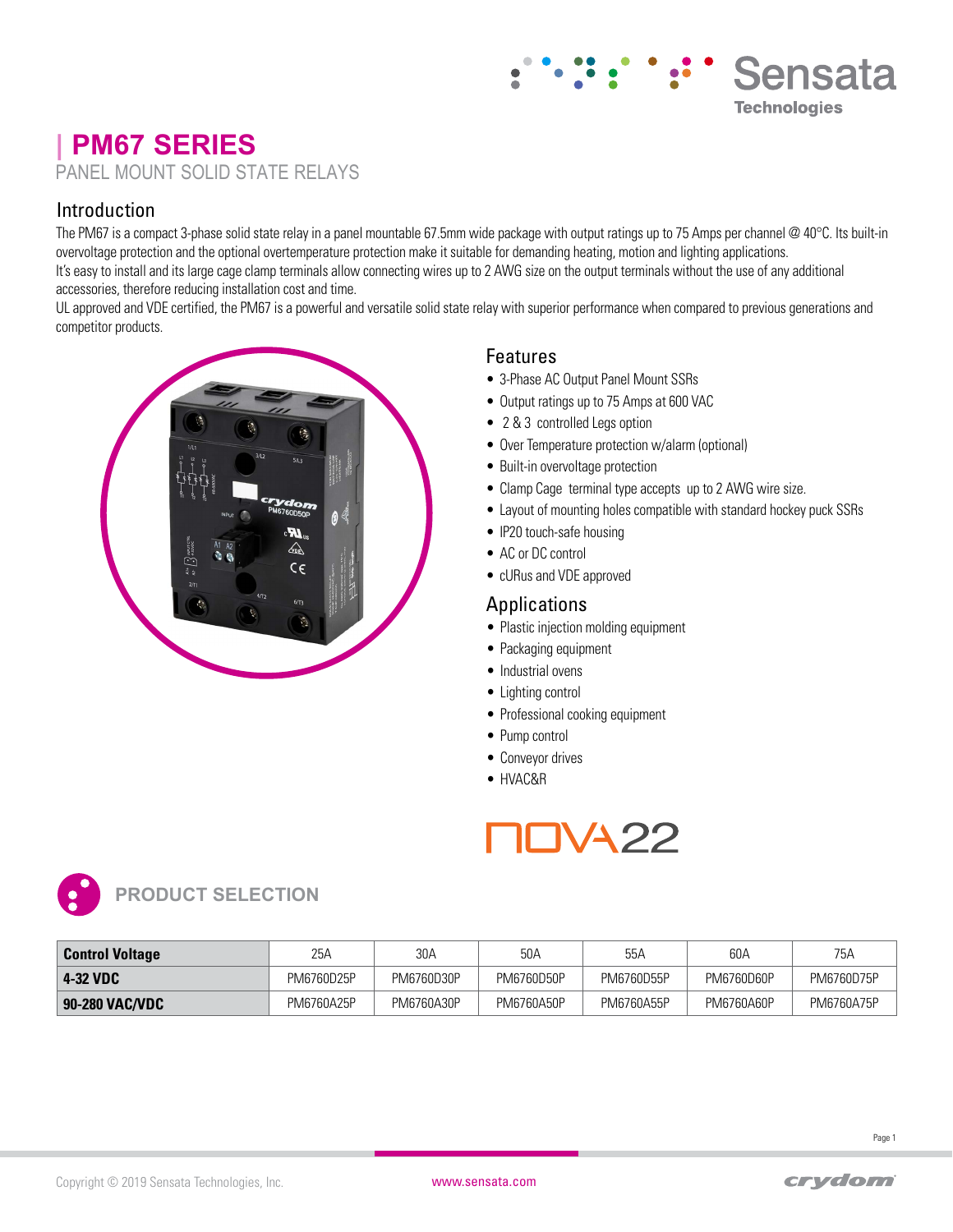

Description of part number example

| <b>Family</b>                                                                                    | <b>PM67</b>                                                        | 60 |  | XX | x | <b>Contract</b>                            | XX |                                                         |
|--------------------------------------------------------------------------------------------------|--------------------------------------------------------------------|----|--|----|---|--------------------------------------------|----|---------------------------------------------------------|
|                                                                                                  |                                                                    |    |  |    |   |                                            |    |                                                         |
| <b>Operating Voltage</b>                                                                         |                                                                    |    |  |    |   |                                            |    |                                                         |
| $60 = 48 - 600$ VAC                                                                              |                                                                    |    |  |    |   |                                            |    |                                                         |
| <b>Control Voltage</b>                                                                           |                                                                    |    |  |    |   |                                            |    |                                                         |
| $D = 4-32$ VDC (4-28 VDC for TA option)<br>$A = 90-280$ VAC/VDC                                  |                                                                    |    |  |    |   |                                            |    |                                                         |
| <b>Rated Load Current</b>                                                                        |                                                                    |    |  |    |   |                                            |    |                                                         |
| $25 = 25A, 3 - legs$<br>$30 = 30A, 2 - legs$<br>$50 = 50A$ , 3-legs                              | $55 = 55A, 2 - legs$<br>$60 = 60A, 3 - legs$<br>$75 = 75A, 2-legs$ |    |  |    |   |                                            |    |                                                         |
| <b>Switching Type</b>                                                                            |                                                                    |    |  |    |   |                                            |    |                                                         |
| Blank = Zero voltage turn on<br>$R =$ Instantaneous turn on                                      |                                                                    |    |  |    |   |                                            |    |                                                         |
| <b>Overvoltage Protection</b>                                                                    |                                                                    |    |  |    |   |                                            |    |                                                         |
| $P =$ With internal overvoltage protection                                                       |                                                                    |    |  |    |   |                                            |    |                                                         |
| <b>Over Temperature Protection (1)</b>                                                           |                                                                    |    |  |    |   |                                            |    |                                                         |
| Blank = No Over Temperature protection<br>TA = With Over Temperature Protection and Alarm Output |                                                                    |    |  |    |   | - Required for valid part number<br>number |    | $\Box$ For options only and not required for valid part |



# $Output<sup>(2)</sup>$

| <b>Description</b>                                                                                   | 25A          | <b>30A</b>   | <b>50A</b>   | <b>55A</b>  | 60A          | 75A          |
|------------------------------------------------------------------------------------------------------|--------------|--------------|--------------|-------------|--------------|--------------|
| Operating Voltage (47-440Hz) [V <sub>RMS</sub> ]                                                     | 48-600       | 48-600       | 48-600       | 48-600      | 48-600       | 48-600       |
| Transient Overvoltage [Vpk] (3)                                                                      | 1200         | 1200         | 1200         | 1200        | 1200         | 1200         |
| <b>Maximum Off-State Leakage Current @ Rated Voltage</b><br>[mA <sub>RMS</sub> ]                     |              |              |              |             |              |              |
| Minimum Off-State dV/dt @ Maximum Rated Voltage [V/<br>µsec]                                         | 500          | 500          | 500          | 500         | 500          | 500          |
| Load Current, General Use UL508/LC A IEC62314 @ 40°C<br>[A <sub>RMS</sub> ]                          | 25           | 30           | $50^{\circ}$ | 55          | 60           | 75           |
| Load Current, Motor Starting UL508 FLA/LC B IEC62314 @<br>40 $^{\circ}$ C [A $_{\text{\tiny RMS}}$ ] | 6.4/3.9      | 6.4/3.9      | 12/6.8       | 12/6.8      | 21/17.6      | 21/17.6      |
| <b>Minimum Load Current [mA<sub>RMS</sub>]</b>                                                       | 100          | 100          | 100          | 100         | 150          | 150          |
| Maximum 1 Cycle Surge Current (50/60Hz) [Apk]                                                        | 286/300      | 286/300      | 716/750      | 716/750     | 1290/1350    | 1290/1350    |
| Maximum On-State Voltage Drop @ Rated Current [V <sub>RMS</sub> ]                                    | 1.25         | 1.3          | 1.25         | 1.3         | 1.15         | 1.20         |
| Maximum 1/2 Cycle <sup>12</sup> t for Fusing (50/60Hz) [A <sup>2</sup> sec]                          | 409/375      | 409/375      | 2563/2343    | 2563/2343   | 8320/7593    | 8320/7593    |
| <b>Minimum Power Factor (at Maximum Load)</b>                                                        | 0.5          | 0.5          | 0.5          | 0.5         | 0.5          | 0.5          |
| Motor Rating UL 508: 120 VAC / 240 VAC / 480 VAC [HP]                                                | 0.5/1.0/3.0  | 0.75/1.0/3.0 | 1.5/3.0/7.5  | 1.5/3.0/7.5 | 3.0/5.0/15.0 | 3.0/5.0/15.0 |
| Motor Rating IEC62314: 240 VAC / 400 VAC / 500 VAC [kW]                                              | 0.75/1.5/2.2 | 0.75/1.5/2.2 | 1.5/3.0/4.0  | 1.5/3.0/4.0 | 4.0/7.5/11.0 | 4.0/7.5/11.0 |

Page 2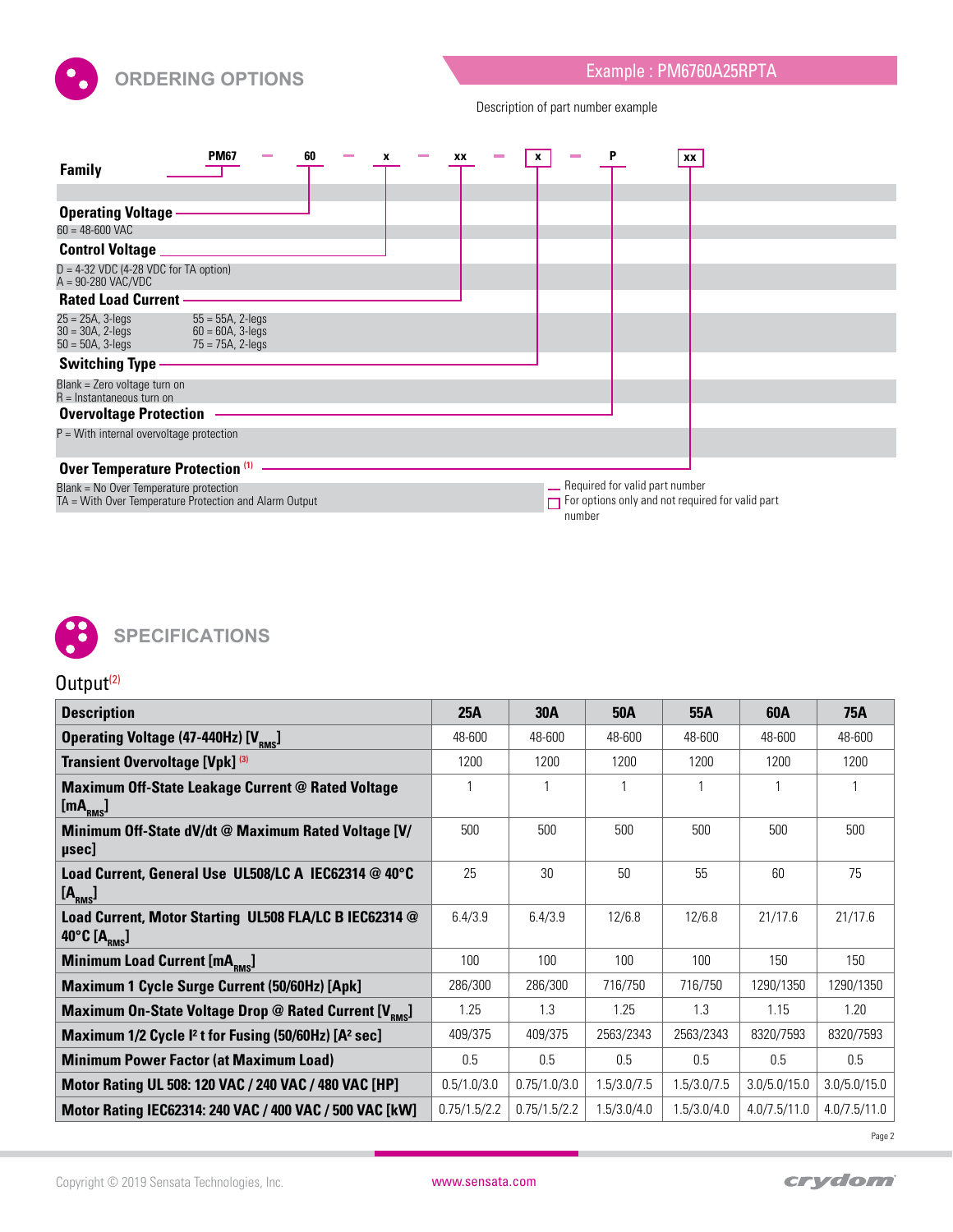# $Input<sup>(2)</sup>$

| <b>Description</b>                          | PM6760Dxxx             |                   | PM6760Axxx     |                 |  |
|---------------------------------------------|------------------------|-------------------|----------------|-----------------|--|
|                                             | wo-TA Option           | w-TA Option       | wo-TA Option   | w-TA Option     |  |
| <b>Control Voltage Range</b>                | 4-32 VDC (4)           | 4-28 VD $C^{(4)}$ | 90-280 VAC/VDC |                 |  |
| <b>Maximum Reverse Voltage</b>              | $-32$ VDC              |                   |                |                 |  |
| <b>Minimum Turn-On Voltage</b>              | 4 VDC                  |                   | 90 VAC/VDC     |                 |  |
| <b>Must Turn-Off Voltage</b>                | 1 VDC                  |                   | 5 VAC/VDC      |                 |  |
| <b>Minimum Input Current (for on-state)</b> | $25 \text{ mA}$        | $20 \text{ mA}$   | 1 mA           | 1 <sub>mA</sub> |  |
| <b>Maximum Input Current</b>                | 40 mA                  | 50 mA             | 4 mA           | 8 mA            |  |
| <b>Nominal Input Impedance</b>              | <b>Current Limited</b> |                   | Switching mode |                 |  |
| <b>Maximum Turn-On Time [msec]</b>          | $1/2$ Cycle $^{(5)}$   |                   | 10             |                 |  |
| <b>Maximum Turn-Off Time [msec]</b>         |                        | 1/2 Cycle         | 20             |                 |  |

## Alarm(2)

| <b>Description</b>                       | PM6760Dxxx  | PM6760Axxx        |
|------------------------------------------|-------------|-------------------|
| <b>Output type</b>                       | Solid State | Solid State       |
| <b>Maximum Output Voltage</b>            | 60 VDC      | 400 VDC / 265 VAC |
| <b>Maximum Alarm Output Current [mA]</b> | 60          | 60                |

# General<sup>(2)</sup>

| <b>Description</b>                                        | <b>Parameters</b>        |
|-----------------------------------------------------------|--------------------------|
| <b>Dielectric Strength, Input to Output (50/60Hz)</b>     | $4kV_{RMS}$              |
| Dielectric Strength, Input/Output to Case (50/60Hz)       | $4kV_{RMS}$              |
| <b>Minimum Insulation Resistance (@ 500 VDC)</b>          | 10 <sup>9</sup> Ohms     |
| <b>Maximum Capacitance, Input/Output</b>                  | $25$ pF                  |
| <b>Ambient Operating Temperature Range</b>                | -40 to 80 $^{\circ}$ C   |
| <b>Ambient Storage Temperature Range</b>                  | -40 to 100 °C            |
| <b>Short Circuit Current Rating (6)</b>                   | 100 kA                   |
| <b>Weight (typical)</b>                                   | 6.7 oz (190 g)           |
| <b>Housing Material</b>                                   | UL94 V-0                 |
| <b>Heat Sink Material</b>                                 | Aluminum                 |
| <b>DIN Rail Clip Material</b>                             | <b>Zinc Plated Steel</b> |
| <b>Hardware Finish</b>                                    | <b>Nickel Plating</b>    |
| <b>Input Terminal Screw Torque Range (Ib-in/Nm)</b>       | 5/0.5                    |
| Load Terminal Screw Torque Range (Ib-in/Nm)               | 18-20/2.0-2.2            |
| Humidity per IEC 60068-2-78 <sup>(7)</sup>                | 93%                      |
| <b>LED Input Status Indicator</b>                         | See status chart         |
| <b>Overvoltage Category</b>                               | $\mathbf{III}$           |
| <b>Impulse Withstand Voltage According to IEC 60664-1</b> | 6kV                      |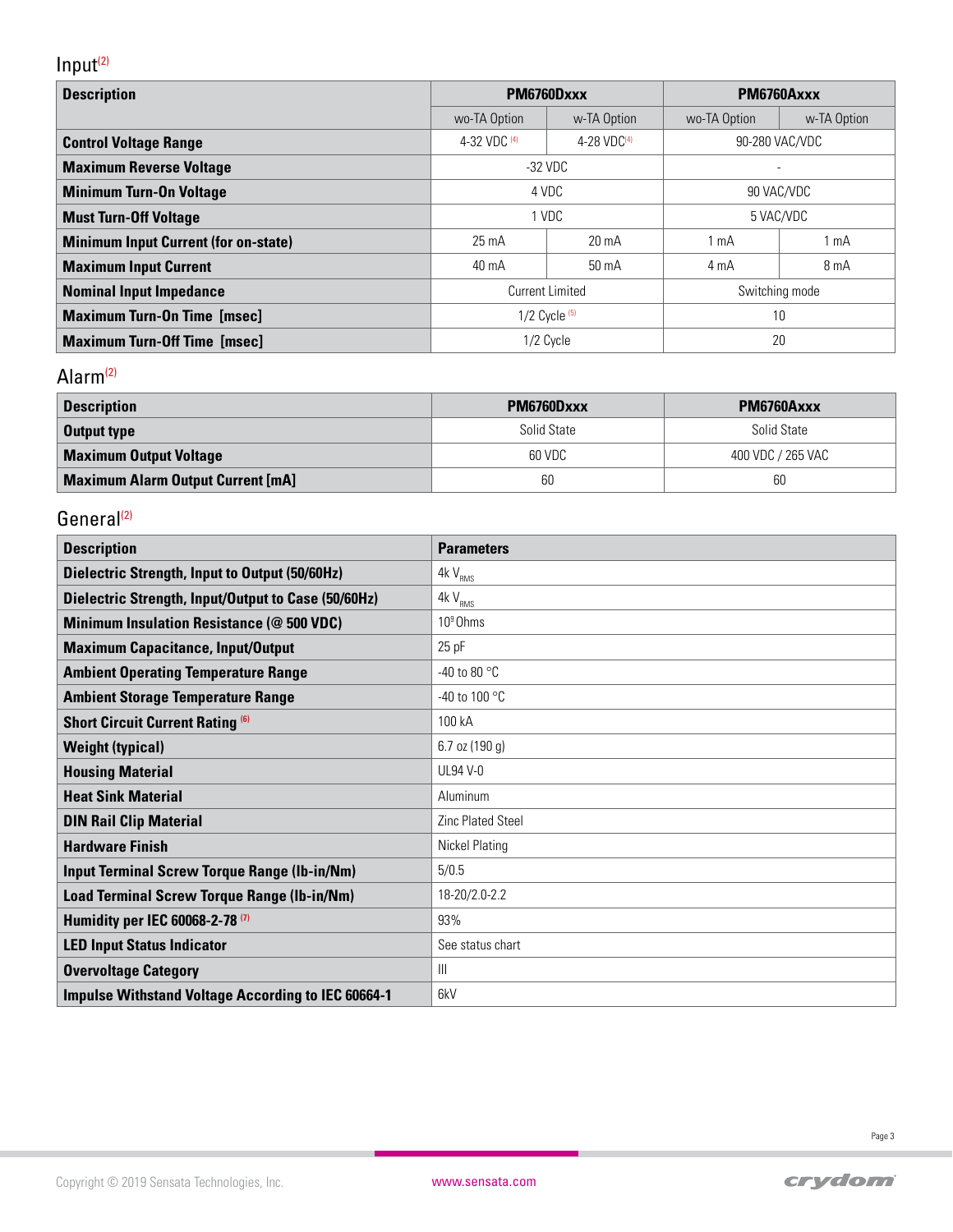**EQUIVALENT CIRCUIT BLOCK DIAGRAMS/WIRING DIAGRAMS**

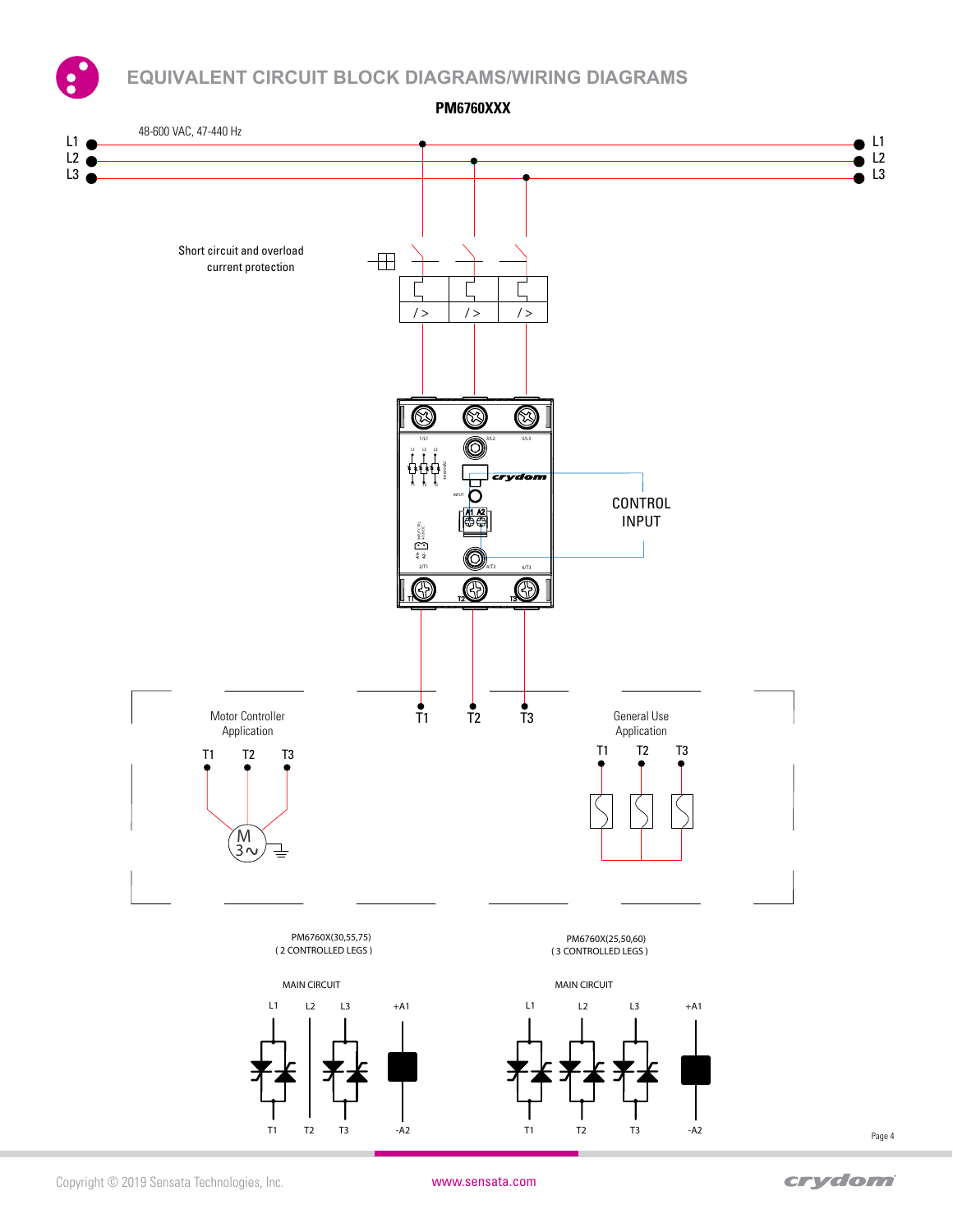#### **PM6760XXXTA**

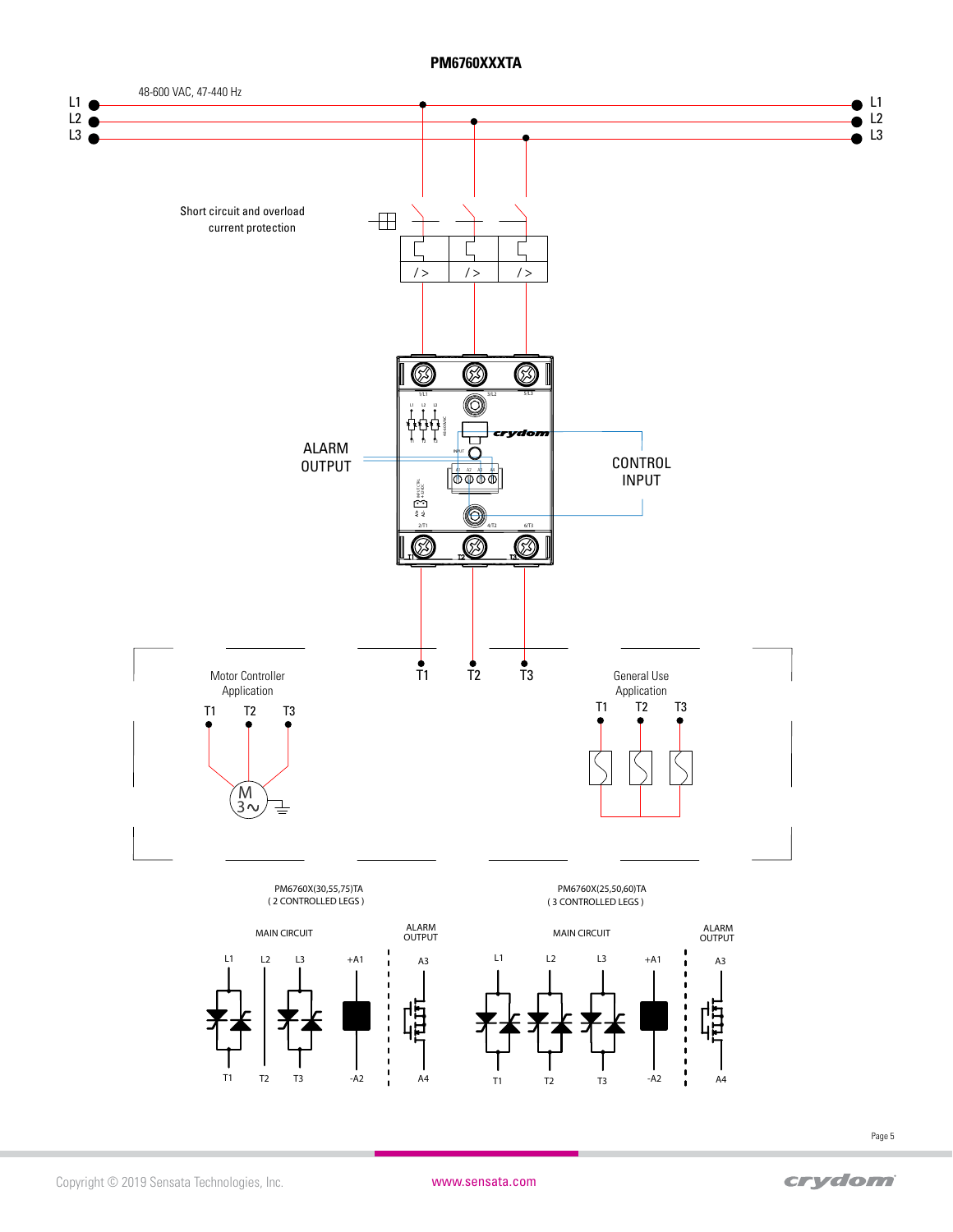**MECHANICAL SPECIFICATIONS**

Tolerances: ±0.02 in / 0.5 mm All dimensions are in inches [mm]



Copyright © 2019 Sensata Technologies, Inc. www.sensata.com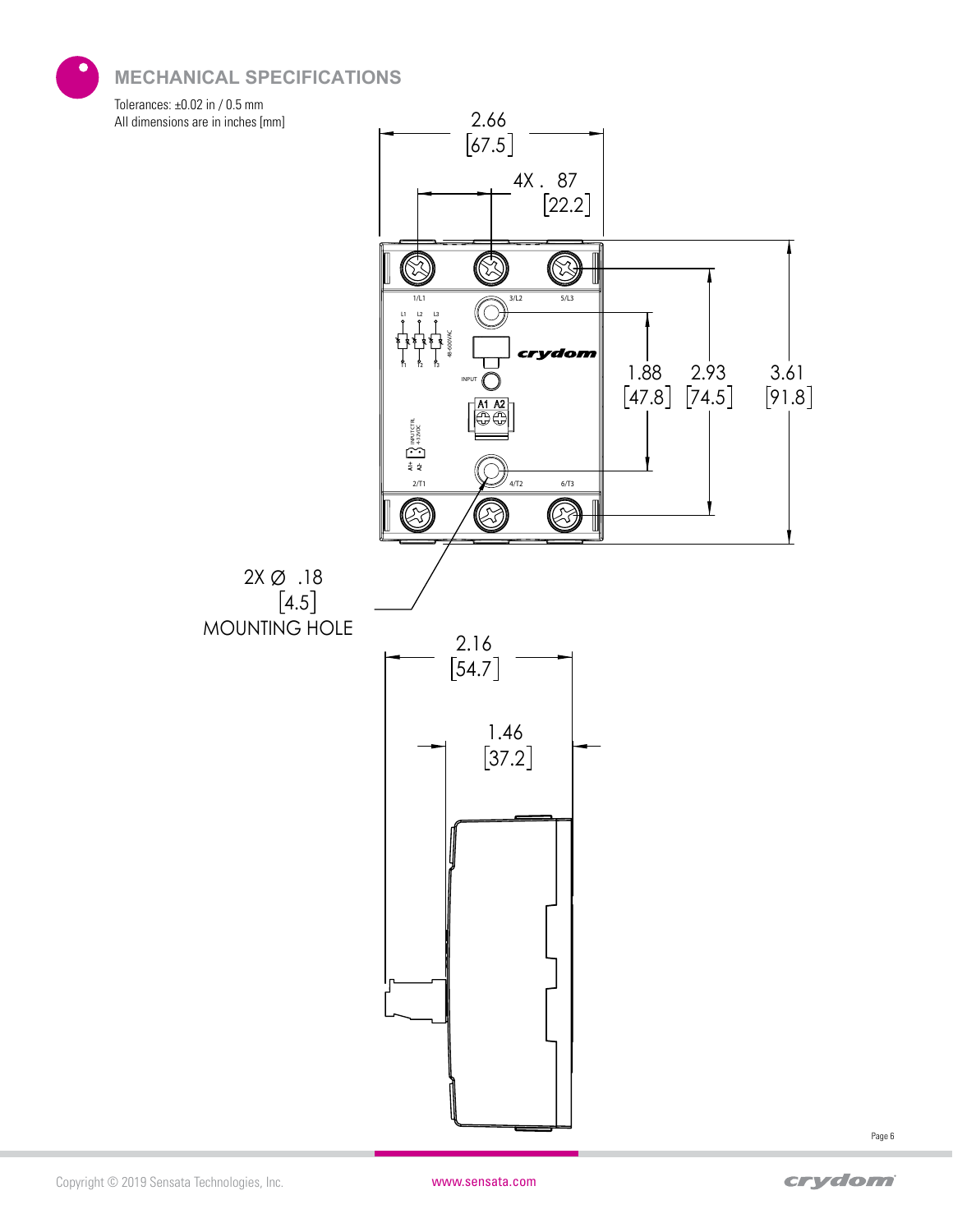## **SURGE CURRENT INFORMATION(8)**



**THERMAL DERATE INFORMATION** 

**Surge Duration (sec)** 







**Load Current (Amps)**

Load Current (Amps)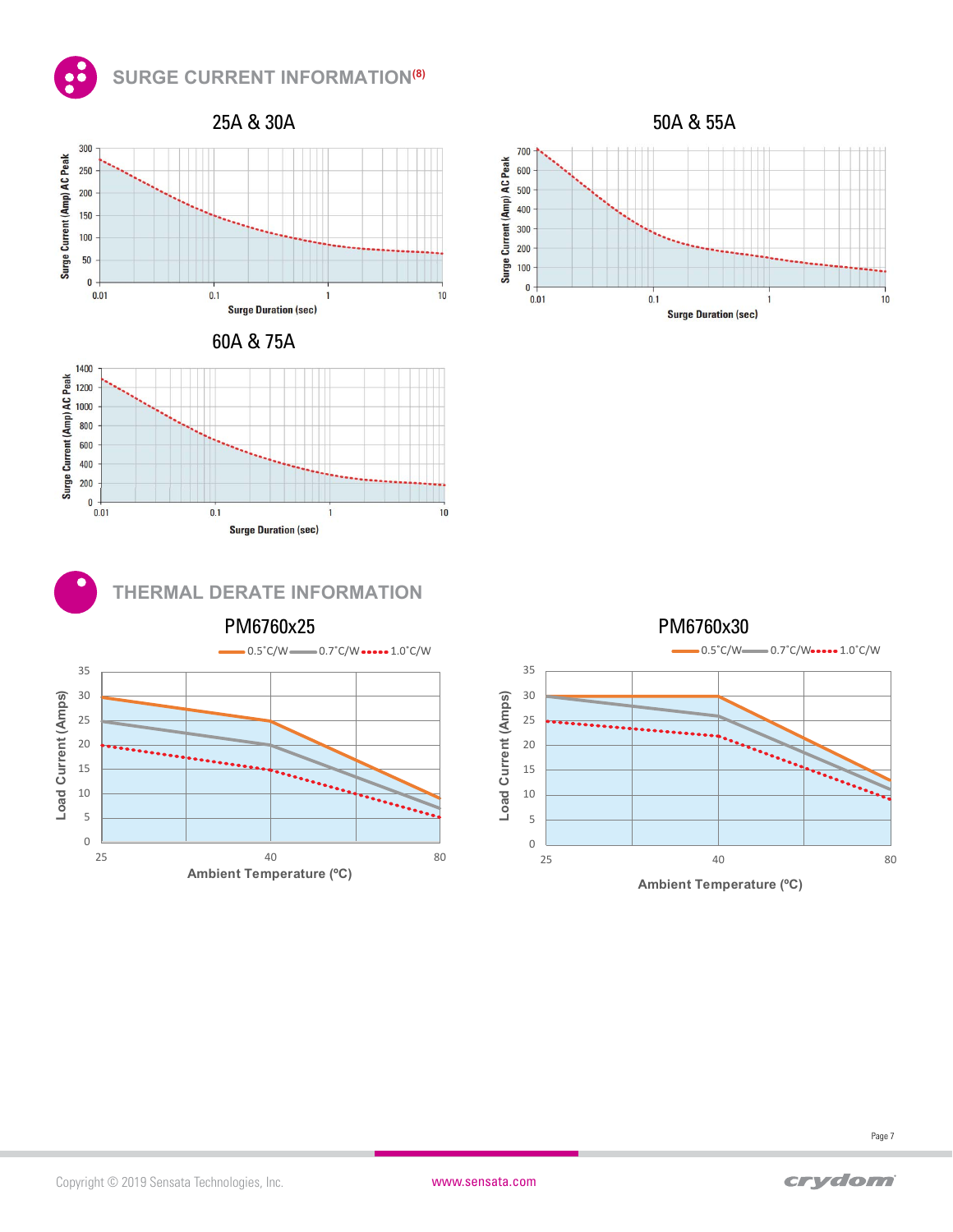

# **STATUS CHART Ambient Temperature (ºC)**

25 40 80

0 10 20



0 10 20

#### **(only for models with overtemperature protection)**

Alarm Pre-Alarm

Red Yellow

Color

25 and 20 and 20 and 20 and 20 and 20 and 20 and 20 and 20 and 20 and 20 and 20 and 20 and 20 and 20 and 20 and 20 and 20 and 20 and 20 and 20 and 20 and 20 and 20 and 20 and 20 and 20 and 20 and 20 and 20 and 20 and 20 an

**Ambient Temperature (ºC)**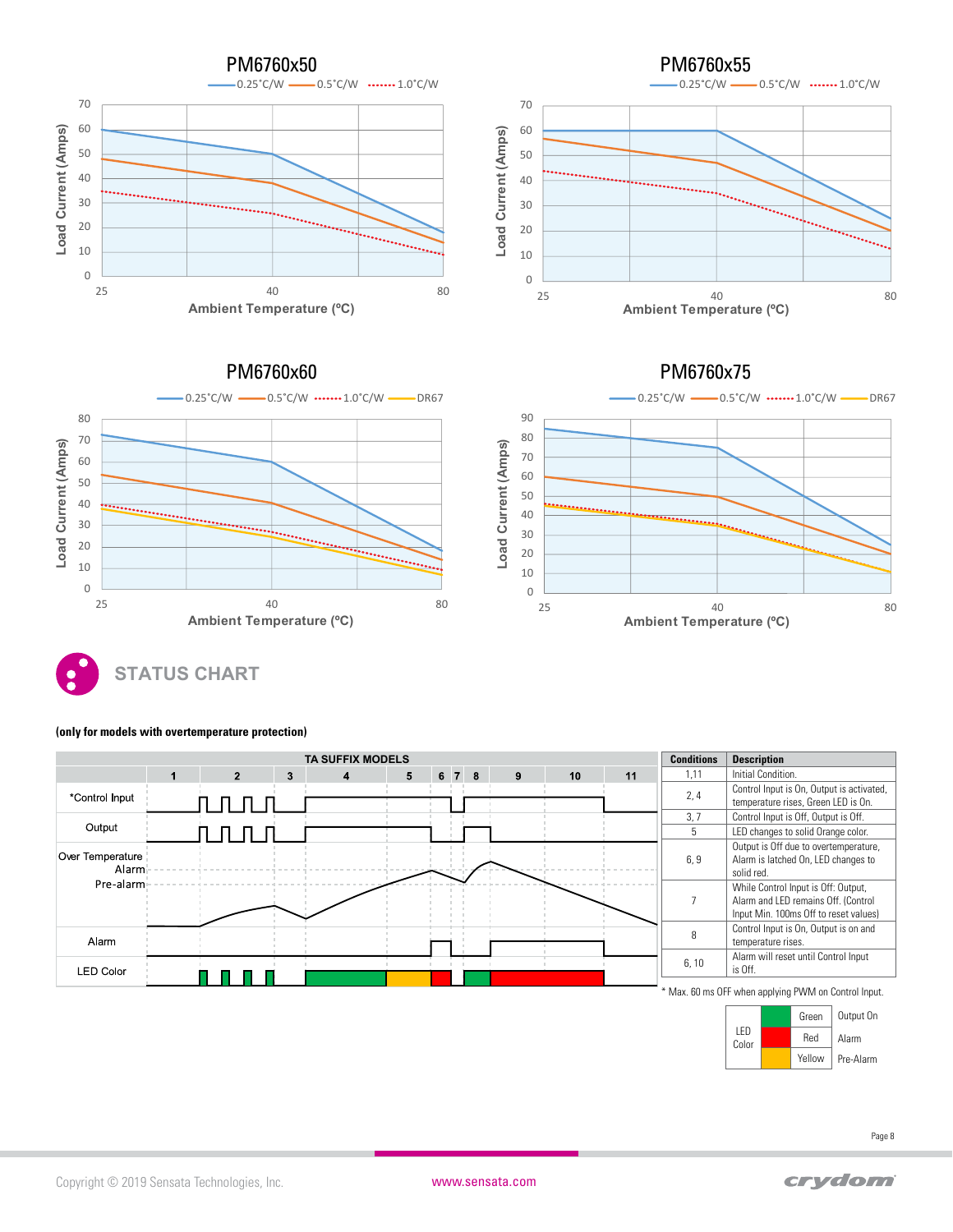**INSTALLATION INSTRUCTIONS**

#### **Mounting on Heat Sink**

- Select adequate heat sink (see thermal derating curves in product series datasheet).
- Be sure to use a thermal pad (part no. HSP-8) or equivalent thermal compound between the SSR and the selected heat sink.
- SSR housing mounting holes have a diameter of 0.341in (8.66mm). Two screws are needed to mount the SSR onto a heat sink (See fig.1). Mounting screws are sold separately as HK8. Otherwise, recommended screw size is 8-32 (socket) using an allen wrench (9/64 in) for the installation. Choose screw length considering mounting surface hole depth and SSR baseplate thickness of 0.125 in (3.2 mm).
- Before applying full torque tighten down both screws until they contact the baseplate.Then, tighten them to 20 lb-in (2.2 Nm) min.
- For optimal thermal performance heat sink fins should be oriented vertically to promote natural convection airflow

#### **Mounting on Panel**

- Locate the panel section on which the SSR will be mounted. Panel mount surface must provide adequate heat sinking capability, uncoated, clean, flat (0.004 in/in recommended) and preferably aluminum.
- Be sure to use thermal pad HSP-8 or equivalent thermal compound between the SSR and the panel.
- SSR housing mounting slots have a diameter of 0.341 in (8.66 mm). Two screws are needed (not included) to mount the SSR onto a panel. Mounting screws are sold separately as HK8. Otherwise, recommended screw size is 8-32 (socket) using allen wrench (9/64 in) for the installation. Choose screw length considering the mounting surface and that the SSR baseplate thickness is 0.125 in (3.2 mm).
- Before applying full torque tighten down both screws until they contact the baseplate. Then, tighten them to 20 lb-in (2.2 Nm) min

#### **Wiring Instructions**

- Recommended wire sizes as shown in TABLE 1
- Maximum terminal screw torque input terminal 5 lb-in (0.5 Nm) (screw terminal only)
- Maximum terminal screw torque load terminal 18-20 lb-in (2.0-2.2 Nm)
- Strip lenght for input terminals: Per manufacturer specifications
- Strip lenght for load terminals: 10mm min.
- Use only copper conductors rated for 75°C

| <b>Table 1. Wire Size &amp; Pull Out Strength</b> |                       |                                                   |                                 |  |  |  |
|---------------------------------------------------|-----------------------|---------------------------------------------------|---------------------------------|--|--|--|
| <b>Terminal Configuration</b>                     |                       | Recommended Wire Size (Solid/Stranded)            | Wire Pull-Out Strength (lb)[N]* |  |  |  |
| Output                                            |                       | $1 \times 18$ AWG (1 mm <sup>2</sup> ) [minimum]  | 20 [88]                         |  |  |  |
|                                                   |                       | $1 \times 8$ AWG (10 mm <sup>2</sup> )            | 75 [333]                        |  |  |  |
|                                                   |                       | $2 \times 8$ AWG (10 mm <sup>2</sup> )            | 65 [289]                        |  |  |  |
|                                                   |                       | 1 x 3 AWG (26.67 mm <sup>2</sup> ) <sup>(1)</sup> | 90 [400]                        |  |  |  |
|                                                   |                       | 30 AWG (0.05 mm <sup>2</sup> ) [minimum]          | $4.5$ [20]                      |  |  |  |
|                                                   | Screw                 | 12 AWG (3.3 mm <sup>2</sup> ) [maximum]           | 30 [133]                        |  |  |  |
| Input                                             |                       | 26 AWG (0.13 mm <sup>2</sup> ) [minimum]          | 5[22]                           |  |  |  |
|                                                   | Spring <sup>(2)</sup> | 12 AWG $(3.3 \text{ mm}^2)$ [maximum]             | 5[22]                           |  |  |  |

\*Tests performed on Stranded wire

<sup>(1)</sup> Maximum wire size 1 x 2 AWG (35mm<sup>2</sup>)

<sup>(2)</sup> Applicable when using CP202 connector instead of supplied connector



**fig.1** SSR mounted on HS053 heat sink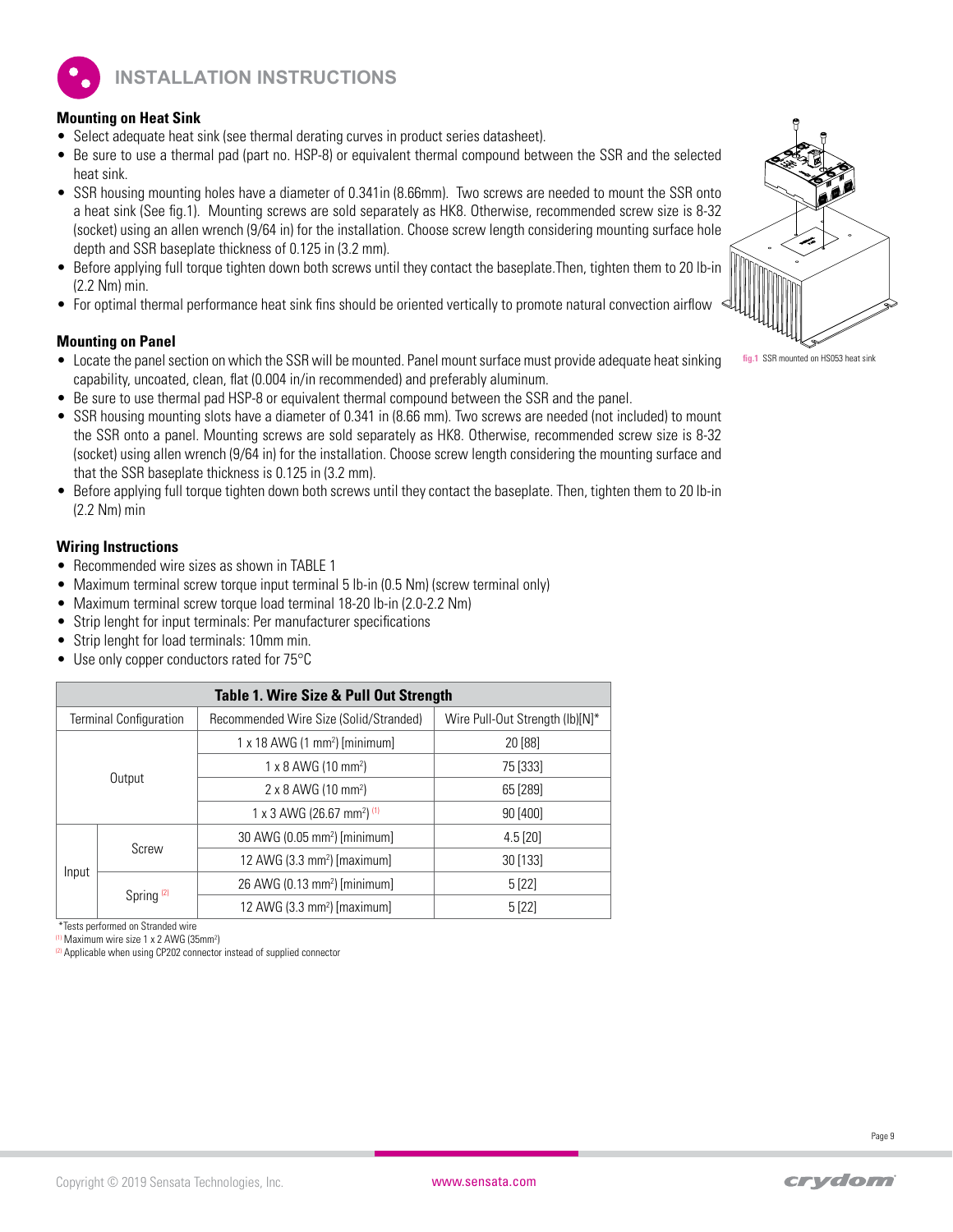

| <b>Recommended Accessories</b> |                                                              |                            |                    |                   |                                                |  |  |
|--------------------------------|--------------------------------------------------------------|----------------------------|--------------------|-------------------|------------------------------------------------|--|--|
|                                |                                                              |                            |                    |                   |                                                |  |  |
|                                | <b>Heat Sink</b>                                             | <b>Thermal</b>             |                    |                   | <b>ID Marker</b>                               |  |  |
| <b>Hardware Kit</b>            | Part No.                                                     | Resistance [°C/W]          | <b>Thermal Pad</b> | <b>Connectors</b> |                                                |  |  |
| HK8                            | <b>HS073</b><br><b>HS053</b><br><b>HS033</b><br><b>HS023</b> | 0.7<br>0.5<br>0.36<br>0.25 | HSP-8              | CP201<br>CP202    | <b>CNLB</b><br><b>CNLN</b><br>CNL <sub>2</sub> |  |  |



# **AGENCY APPROVALS & CERTIFICATIONS**

| <b>Approvals (Tested and Certified According To)</b> |          |  |  |  |
|------------------------------------------------------|----------|--|--|--|
| $\epsilon$ $\bm{W}$ <sub>us</sub><br>F116949         | 40047491 |  |  |  |
| UL 508 and C22.2 No. 14                              | FN 62314 |  |  |  |

|                                                    | <b>CONFORMANCES</b>                    | <b>ENVIRONMENTAL</b>           |                                |                |  |
|----------------------------------------------------|----------------------------------------|--------------------------------|--------------------------------|----------------|--|
| <b>Vibration</b><br>and Shock<br><b>Resistance</b> | <b>Resistances to</b><br>heat and fire |                                | <b>RoHS</b>                    |                |  |
| IEC 61373: Cate-<br>gory 1, Class B                | IEC 60335-1,<br>Section 30             | <b>Directive</b><br>2006/95/EC | <b>Directive</b><br>2011/65/EU | GBT 26572-2011 |  |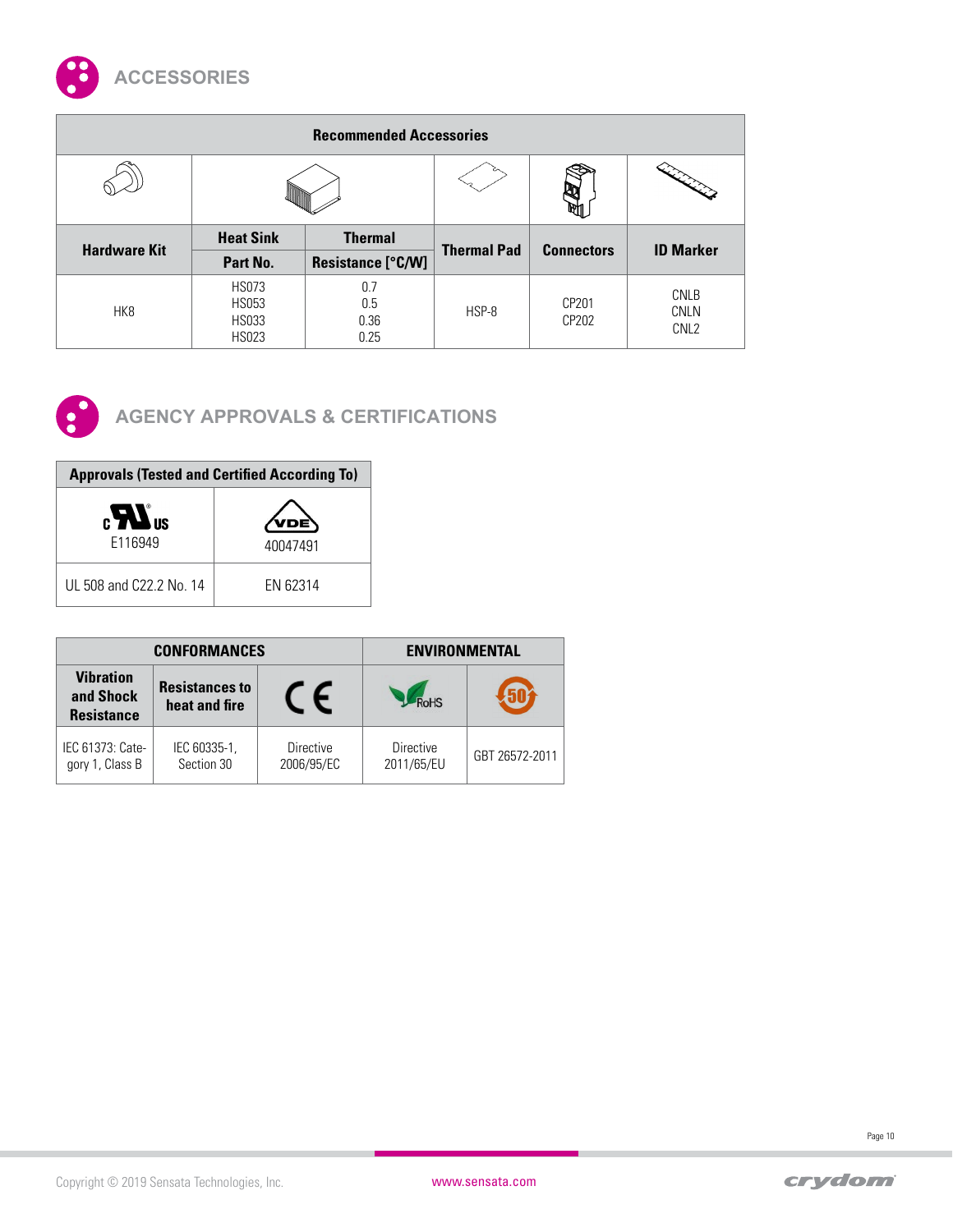| <b>Electromagnetic Compatibility</b>                        |                                                  |                                 |                    |             |  |  |
|-------------------------------------------------------------|--------------------------------------------------|---------------------------------|--------------------|-------------|--|--|
| <b>Generic Standard</b>                                     | <b>Immunity Tests</b>                            | <b>Test Specification Level</b> | <b>Performance</b> |             |  |  |
| IEC 61000-6-2<br>Immunity for Industrial Envi-<br>ronments" | Electrostatic Discharge                          |                                 | 8kV air discharge  | Criterion A |  |  |
|                                                             | IEC 61000-4-2                                    | 6kV contact discharge           | Criterion A        |             |  |  |
|                                                             | Fast transient (burst)<br>IEC 61000-4-4<br>Surge | Output                          | 2kV, 5kHz, 100kHz  | Criterion B |  |  |
|                                                             |                                                  | Input                           | 1kV, 5kHz, 100kHz  | Criterion B |  |  |
|                                                             |                                                  | Output                          | 1kV Line to Line   | Criterion B |  |  |
|                                                             |                                                  |                                 | 2kV Line to Earth  | Criterion B |  |  |
|                                                             | IEC 61000-4-5                                    |                                 | 1kV Line to Line   | Criterion A |  |  |
|                                                             |                                                  | AC Input Option                 | 2kV Line to Earth  | Criterion A |  |  |



## **GENERAL NOTES**

(1) Option available upon demand. Please contact your local Sensata representative for additional information.

- (2) All parameters at 25°C unless otherwise specified per Channel.
- (3) Output will self trigger between 900-1200 Vpk, not suitable for capacitive loads.
- (4) Increase minimum voltage by 1 V for operations from -20 to -40°C.
- (5) Turn-on time for Instantaneous turn-on versions is 0.1 msec.
- (6) When protected with the appropriate class and rated fuse. For detailed info please contact Sensata Technical Support.
- (7) No freezing or condensation allowed.

(8) For single surge pulse Tc=25°C; Tj=125°C. For AC Output SSRs, AC RMS value of surge current equals the peak value divided by 2 (1.414).



**NGER** 

#### RISK OF MATERIAL DAMAGE AND HOT ENCLOSURE

- The product's side panels may be hot, allow the product to cool before touching
- Follow proper mounting instructions including torque values
- Do not allow liquids or foreign objects to enter this product

**Failure to follow these instructions can result in serious injury, or equipment damage.**



#### HAZARD OF ELECTRIC SHOCK, EXPLOSION OR ARC FLASH

- Disconnect all power before installing or working with this equipment
- Verify all connections and replace all covers before turning on power
- **Failure to follow these instructions will result in death or serious injury.**

Page 11

Sensata Technologies, Inc. ("Sensata") data sheets are solely intended to assist designers ("Buyers") who are developing systems that incorporate Sensata products (also referred to herein as "components"). Buyer understands and agrees that Buyer remains responsible for using its independent analysis, evaluation and judgment in designing Buyer's systems and products. Sensata data sheets have been created using standard laboratory conditions and engineering practices. Sensata has not conducted any testing other than that specifically described in the published documentation for a particular data sheet. Sensata may make corrections, enhancements, improvements and other changes to its data sheets or components without notice.

Buyers are authorized to use Sensata data sheets with the Sensata component(s) identified in each particular data sheet. HOWEVER, NO OTHER LICENSE, EXPRESS OR IMPLIED, BY ESTOPPEL OR OTHERWISE TO ANY OTHER SENSATA INTELLECTUAL PROPERTY RIGHT, AND NO LICENSE TO ANY THIRD PARTY TECHNOLOGY OR INTELLECTUAL PROPERTY RIGHT, IS GRANTED HEREIN. SENSATA DATA SHEETS ARE PROVIDED "AS IS". SENSATA MAKES NO WARRANTIES OR REPRESENTATIONS WITH REGARD TO THE DATA SHEETS OR USE OF THE DATA SHEETS, EXPRESS, IMPLIED OR STATUTORY, INCLUDING ACCURACY OR COMPLETENESS. SENSATA DISCLAIMS ANY WARRANTY OF TITLE AND ANY IMPLIED WARRANTIES OF MERCHANTABILITY, FITNESS FOR A PARTICULAR PURPOSE, QUIET ENJOYMENT, QUIET POSSESSION, AND NON-INFRINGEMENT OF ANY THIRD PARTY INTELLECTUAL PROPERTY RIGHTS WITH REGARD TO SENSATA DATA SHEETS OR USE THEREOF.

All products are sold subject to Sensata's terms and conditions of sale supplied at www.sensata.com SENSATA ASSUMES NO LIABILITY FOR APPLICATIONS ASSISTANCE OR THE DESIGN OF BUYERS' PRODUCTS. BUYER ACKNOWLEDGES AND AGREES THAT IT IS SOLELY RESPONSIBLE FOR COMPLIANCE WITH ALL LEGAL, REGULATORY AND SAFETY-RELATED REQUIREMENTS CONCERNING ITS PRODUCTS, AND ANY USE OF SENSATA COMPONENTS IN ITS APPLICATIONS, NOTWITHSTANDING ANY APPLICATIONS-RELATED INFORMATION OR SUPPORT THAT MAY BE PROVIDED BY SENSATA.

Mailing Address: Sensata Technologies, Inc., 529 Pleasant Street, Attleboro, MA 02703, USA.

#### **Americas CONTACT US**

+1 (877) 502 5500 – Option 2 sales.crydom@sensata.com **Europe, Middle East & Africa** +44 (1202) 416170 ssr-info.eu@sensata.com **Asia Pacific** sales.isasia@list.sensata.com China +86 (21) 2306 1500 Japan +81 (45) 277 7117 Korea +82 (31) 601 2004 India +91 (80) 67920890 Rest of Asia +886 (2) 27602006 ext 2808